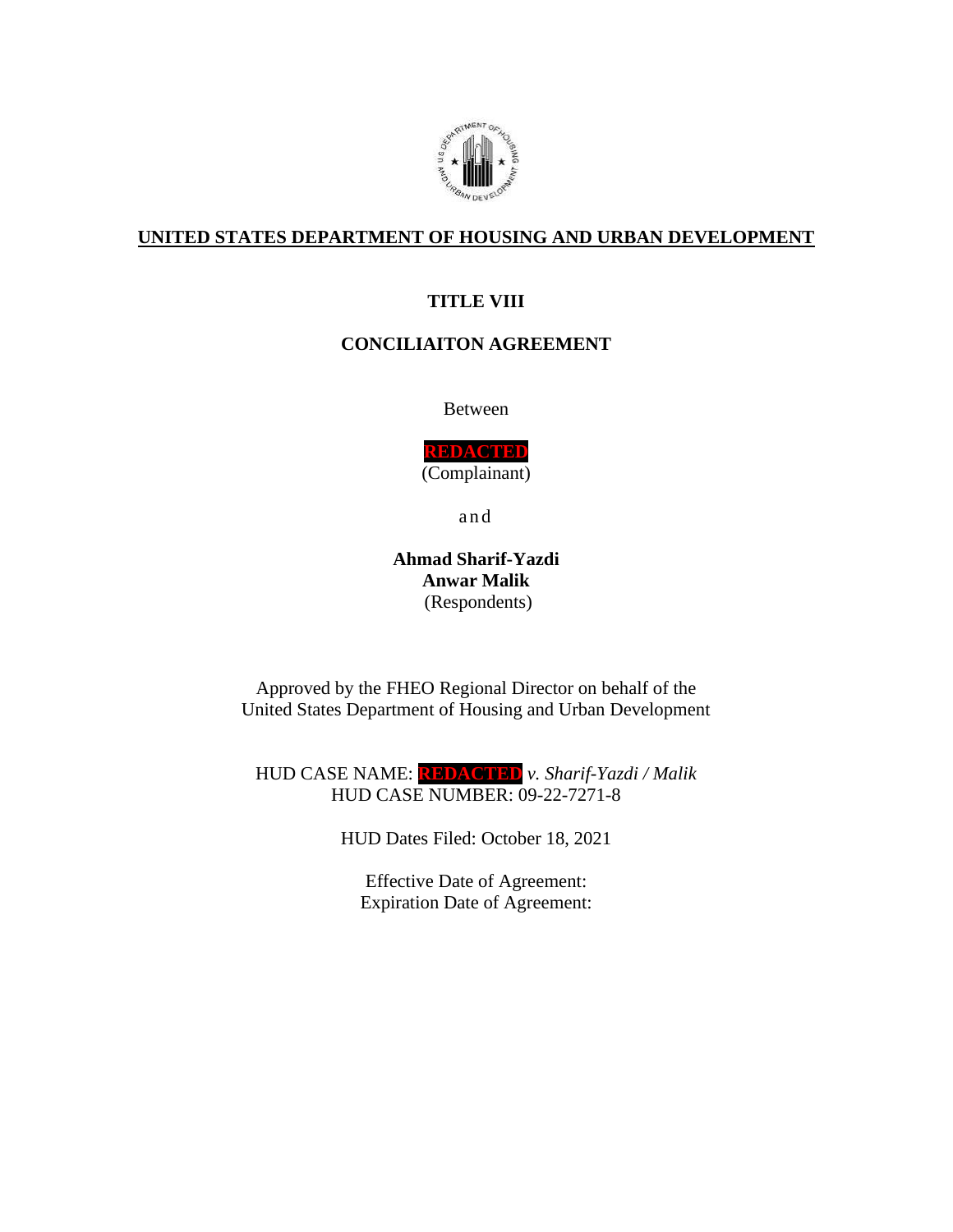# **A. PARTIES AND SUBJECT PROPERTY**

### **Complainant**



North Las Vegas, NV 89031

#### **Respondents**

Ahmad Sharif-Yazdi 5580 W. Flamingo Road, Suite 108 Las Vegas, NV 89103

Anwar Malik **REDACTED** Pikeville, KY 41501

#### **Subject Property**

6331 Blue Twilight Court Las Vegas, NV 89108

#### **B. STATEMENT OF FACTS**

A complaint was filed on October 18, 2021, with the United States Department of Housing and Urban Development ("the Department") alleging that the Complainant was injured by Respondents' discriminatory acts. Complainant alleged that Respondents violated subsections  $804(f)(1)$ ,  $804(f)(2)$ , and  $804(f)(3)(B)$  of Title VIII of the Civil Rights Act of 1968, as amended by the Fair Housing Act of 1988 ("the Act") because of her disability. Respondents deny having discriminated against Complainant but agree to settle the complaint by entering into this Conciliation Agreement.

#### **C. TERM OF AGREEMENT**

1. This Conciliation Agreement ("Agreement") shall govern the conduct of the parties to it for a period of one (1) year from the effective date of the Agreement.

#### **D. EFFECTIVE DATE**

- 2. The parties expressly agree that this Agreement constitutes neither a binding contract under state or federal law nor a Conciliation Agreement pursuant to the Act, unless and until such time as it is approved by the Department, through the Office of Fair Housing and Equal Opportunity ("FHEO") Regional Director, or his designee.
- 3. This Agreement shall become effective on the date on which it is approved by the FHEO Regional Director, San Francisco Region, or his designee.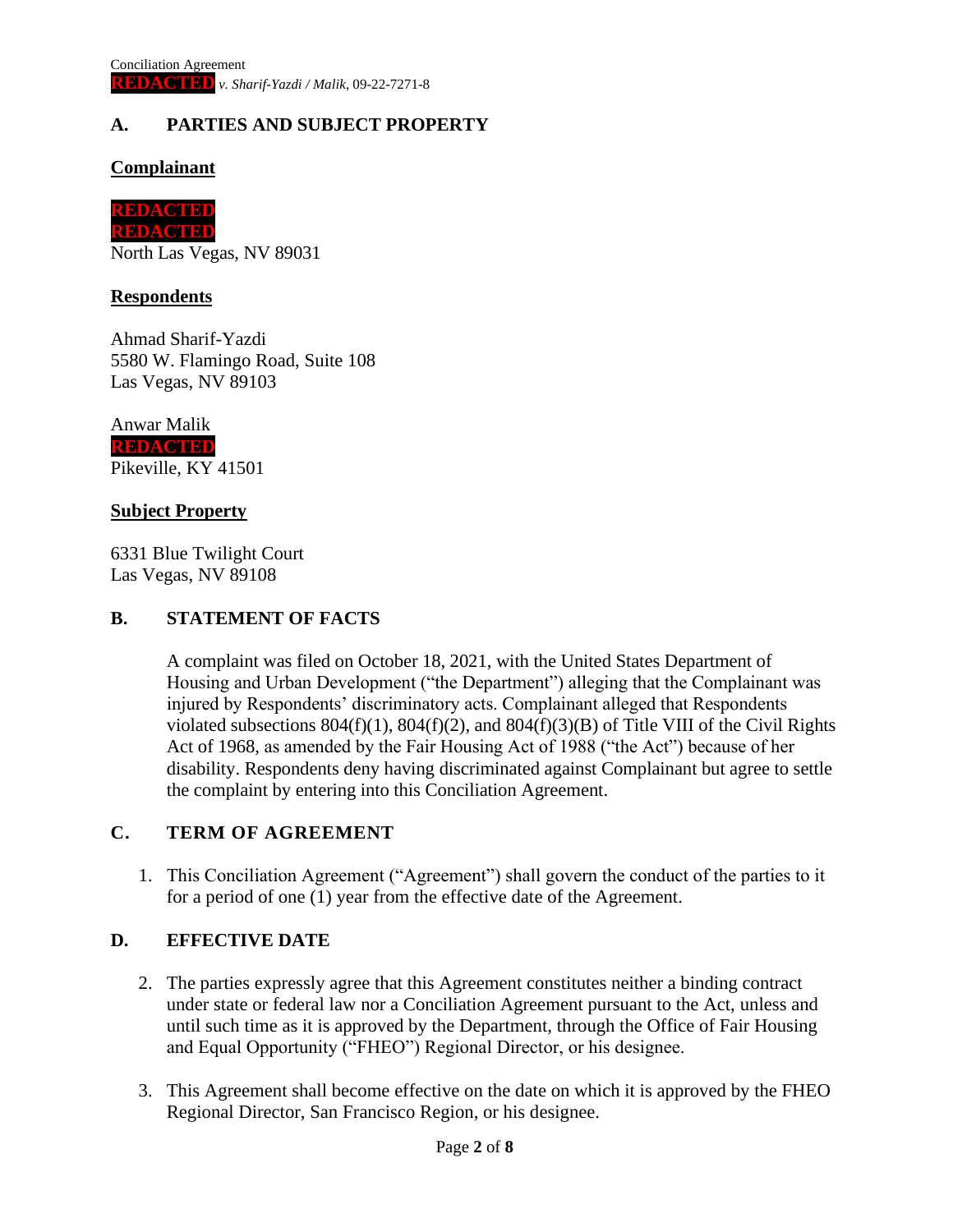## **E. GENERAL PROVISIONS**

- 4. The parties acknowledge that this Agreement is a voluntary and full settlement of the disputed complaint. The parties affirm that they have read and fully understand the terms set forth herein. No party has been coerced, intimidated, threatened, or in any way forced to become a party to this Agreement.
- 5. It is understood that Respondents deny any violation of law and this Agreement does not constitute an admission by Respondents or evidence of a determination by the Department of any violation of the Act or any other law.
- 6. Respondents acknowledge that they have an affirmative duty not to discriminate under the Act, and that it is unlawful to retaliate against any person because that person has made a complaint, testified, assisted, or participated in any manner in a proceeding under the Act. Respondents further acknowledge that any subsequent retaliation or discrimination constitutes both a material breach of this Agreement and a statutory violation of the Act.
- 7. This Agreement, after it has been approved by the FHEO Regional Director, or his designee, is binding upon Respondents, their employees, heirs, successors and assigns.
- 8. It is understood that pursuant to subsection 810(b)(4) of the Act, upon approval of this Agreement by the FHEO Regional Director, or his designee, it is a public document.
- 9. This Agreement does not in any way limit or restrict the Department's authority to investigate any other complaint involving Respondents made pursuant to the Act, or any other complaint within the Department's jurisdiction.
- 10. No amendment to, modification of, or waiver of any provisions of this Agreement shall be effective unless: (a) all signatories or their successors to the Agreement agree in writing to the amendment, modification, or waiver; (b) the amendment, modification, or waiver is in writing; and (c) the amendment, modification, or waiver is approved and signed by the FHEO Regional Director, or his designee.
- 11. The parties agree that the execution of this Agreement may be accomplished by separate executions of consent to this Agreement, the original executed signature pages to be attached to the body of the Agreement to constitute one document.
- 12. Complainant hereby forever waives, releases, and covenants not to sue the Department or Respondents, their heirs, executors, successors, assigns, agents, officers, board members, employees, or attorneys with regard to any and all claims, damages, or injuries of whatever nature whether presently known or unknown, arising out of the subject matter of HUD Case Number 09-22-7271-8, or which could have been filed in any action or suit arising from said subject matter.
- 13. Respondents hereby forever waive, release, and covenant not to sue the Department or Complainant, their heirs, executors, successors, assigns, agents, officers, board members, employees, or attorneys with regard to any and all claims, damages, or injuries of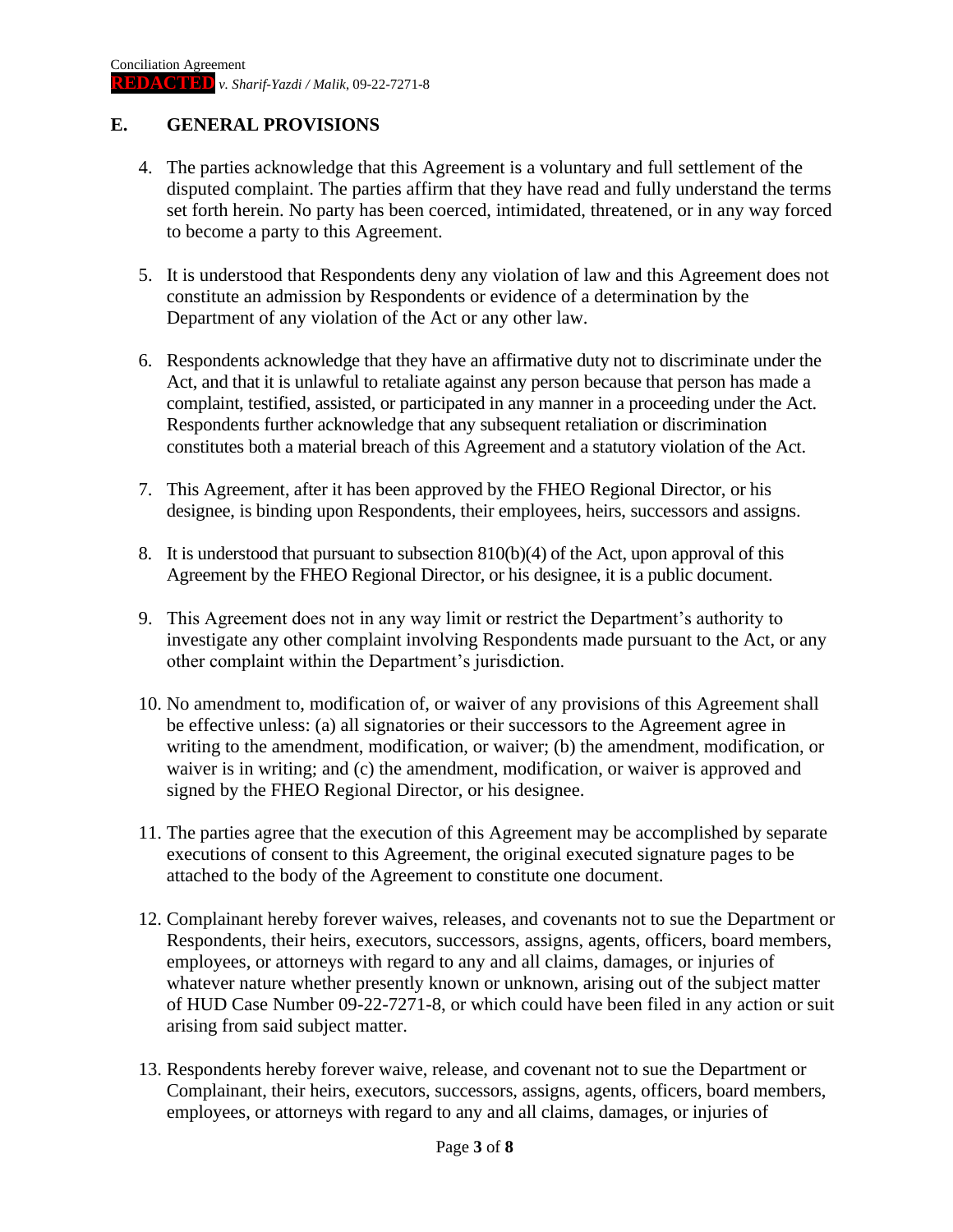whatever nature whether presently known or unknown, arising out of the subject matter of HUD Case Number 09-22-7271-8, or which could have been filed in any action or suit arising from said subject matter.

### **F. RELIEF FOR COMPLAINANT**

14. Respondent Anwar Malik agrees to pay Complainant the sum total of six thousand, five hundred dollars (\$6,500.00) within fifteen (15) days of the effective date of this Agreement. Said payment will be in the form of a certified or business check made payable to "**REDACTED**" and mailed to Complainant via first class mail delivery with tracking capability to: **REDACTED** North Las Vegas, NV 89031. Respondents will provide a photocopy of said check and delivery tracking information to the Department within thirty (30) days of the effective date of this Agreement to the address specified in paragraph I 19 of this Agreement.

## **G. RELIEF IN THE PUBLIC INTEREST**

15. Respondents agree to complete the following actions within ninety (90) days of the effective date of this Agreement:

a) Read and comply with the "Joint Statement on Reasonable Accommodation," issued by HUD and the Department of Justice. The Joint Statement on Reasonable Accommodations can be found at:

[https://www.justice.gov/sites/default/files/crt/legacy/2010/12/14/joint\\_statement\\_ra.](https://www.justice.gov/sites/default/files/crt/legacy/2010/12/14/joint_statement_ra) pdf. b) Read and comply with the "Assessing a Person's Request to Have an Animal as a Reasonable Accommodation Under the Fair Housing Act" Memorandum", issued by HUD. The memorandum can be found at:

[https://www.hud.gov/sites/dfiles/PA/documents/HUDAsstAnimalNC1-28-2020.pdf.](https://www.hud.gov/sites/dfiles/PA/documents/HUDAsstAnimalNC1-28-2020.pdf)

16. Respondents agree to have Ahmad Sharif-Yazdi and Anwar Malik attend and complete the next Fair Housing Training class to be conducted by the Department at its Region IX office. This training is scheduled as follows:

Date: Tuesday, January 25, 2022 Time: 10:00 a.m. to 2:00 p.m. Location: Microsoft TEAMS (Online)

To show compliance with this paragraph, Respondents agree to submit all required staff members' email address before the training and further agree that all staff members who attend the training will complete and return a form with codes provided during the Fair Housing training class, which will serve as their certificate of completion provided by the Department.

17. Respondents agree to comply with all the provisions of the Fair Housing Act of 1968, as amended by the Fair Housing Amendments Act of 1988. Respondents acknowledge that the Fair Housing Act makes it unlawful to discriminate on the basis of race, color, national origin, religion, sex, familial status, or disability, and further makes it unlawful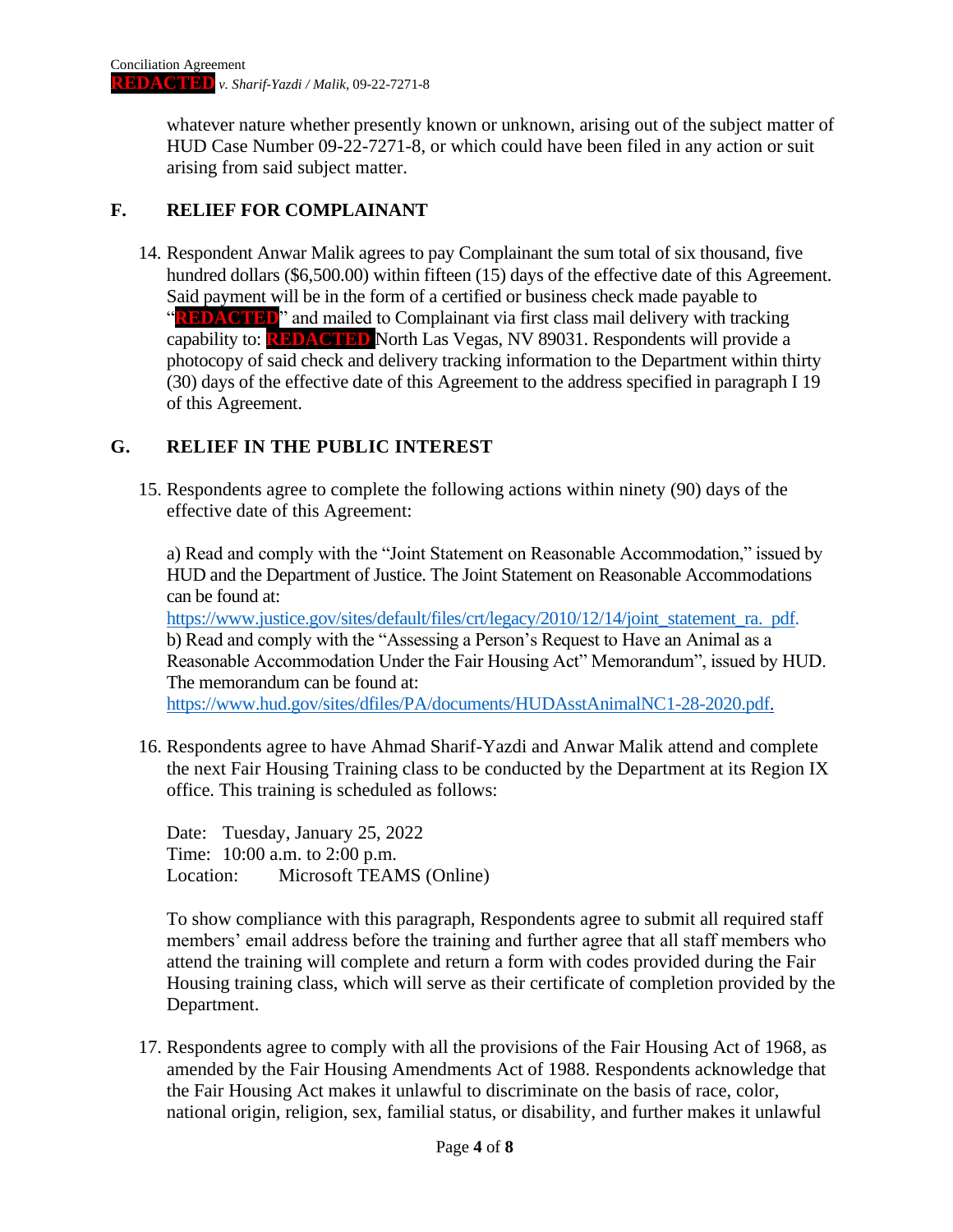to refuse to make reasonable accommodations in rules, policies, practices, or services, when such accommodations may be necessary to afford people with disabilities an equal opportunity to use and enjoy a dwelling.

## **H. MONITORING**

18. The Department shall determine compliance with the terms of this Agreement. During the term of this Agreement, the Department may review compliance with this Agreement. As part of such review, the Department may inspect Respondents' property, examine witnesses, and copy pertinent records of Respondents. Respondents agree to provide their full cooperation in any monitoring review undertaken by the Department to ensure compliance with this Agreement.

## **I. REPORTING AND RECORDKEEPING**

19. All required certifications and documentation of compliance must be submitted to:

U.S. Department of Housing and Urban Development Office of Fair Housing and Equal Opportunity (FHEO) ATTENTION: Ana Gutierrez [ana.l.gutierrez@hud.gov](mailto:ana.l.gutierrez@hud.gov)

## **J. CONSEQUENCES OF BREACH**

20. Whenever the Department has reasonable cause to believe that Respondents have breached this Agreement, the matter shall be referred to the Attorney General of the United States, to commence a civil action in the appropriate U.S. District Court, pursuant to subsections 810(c) and 814(b)(2) of the Act.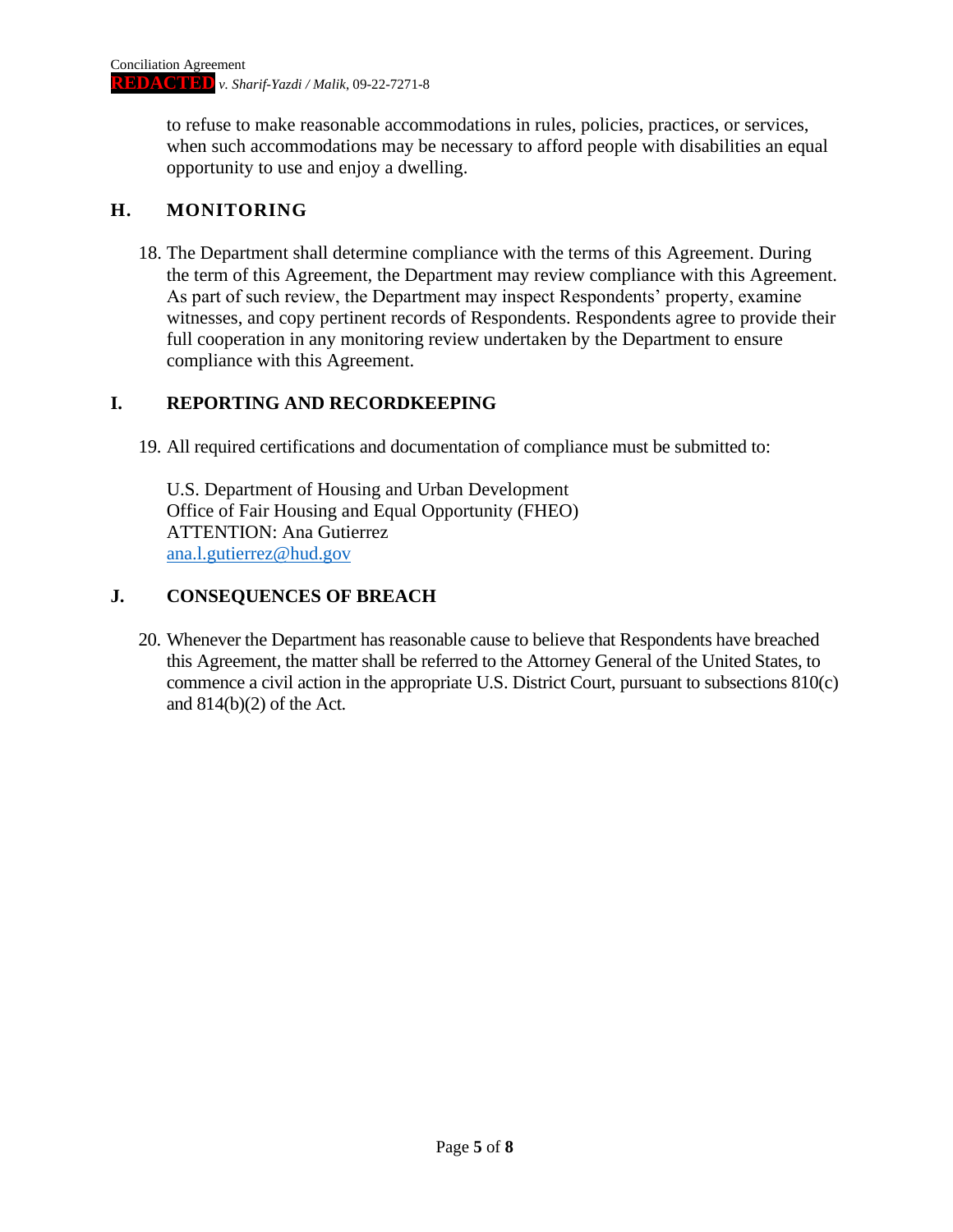## **COMLAINANT'S SIGNATURE**

This signature attests to the approval and acceptance of this Conciliation Agreement.

\_\_\_\_\_\_\_\_\_\_\_\_\_\_\_\_\_\_\_\_\_\_\_\_\_\_\_\_\_\_\_\_\_\_\_\_\_\_\_\_\_\_\_\_\_\_\_\_\_\_\_\_\_\_\_\_\_\_\_\_\_\_\_\_\_\_\_\_\_

**REDACTED** Date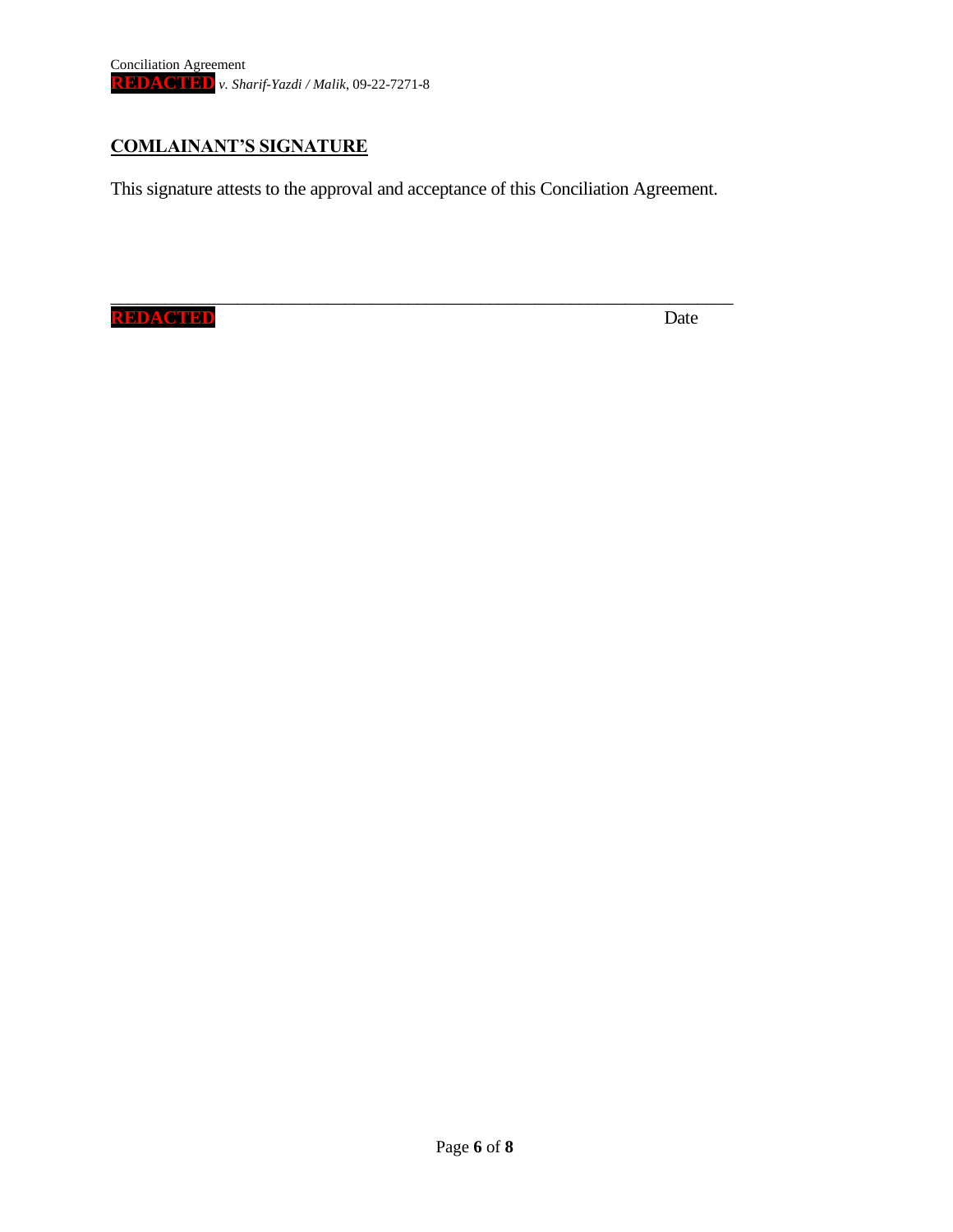## **RESPONDENTS' SIGNATURES**

These signatures attest to the approval and acceptance of this Conciliation Agreement.

\_\_\_\_\_\_\_\_\_\_\_\_\_\_\_\_\_\_\_\_\_\_\_\_\_\_\_\_\_\_\_\_\_\_\_\_\_\_\_\_\_\_\_\_\_\_\_\_\_\_\_\_\_\_\_\_\_\_\_\_\_\_\_\_\_\_\_\_\_

\_\_\_\_\_\_\_\_\_\_\_\_\_\_\_\_\_\_\_\_\_\_\_\_\_\_\_\_\_\_\_\_\_\_\_\_\_\_\_\_\_\_\_\_\_\_\_\_\_\_\_\_\_\_\_\_\_\_\_\_\_\_\_\_\_\_\_\_\_

Anwar Malik Date Property Owner

Ahmad Sharif-Yazdi Date Property Manager